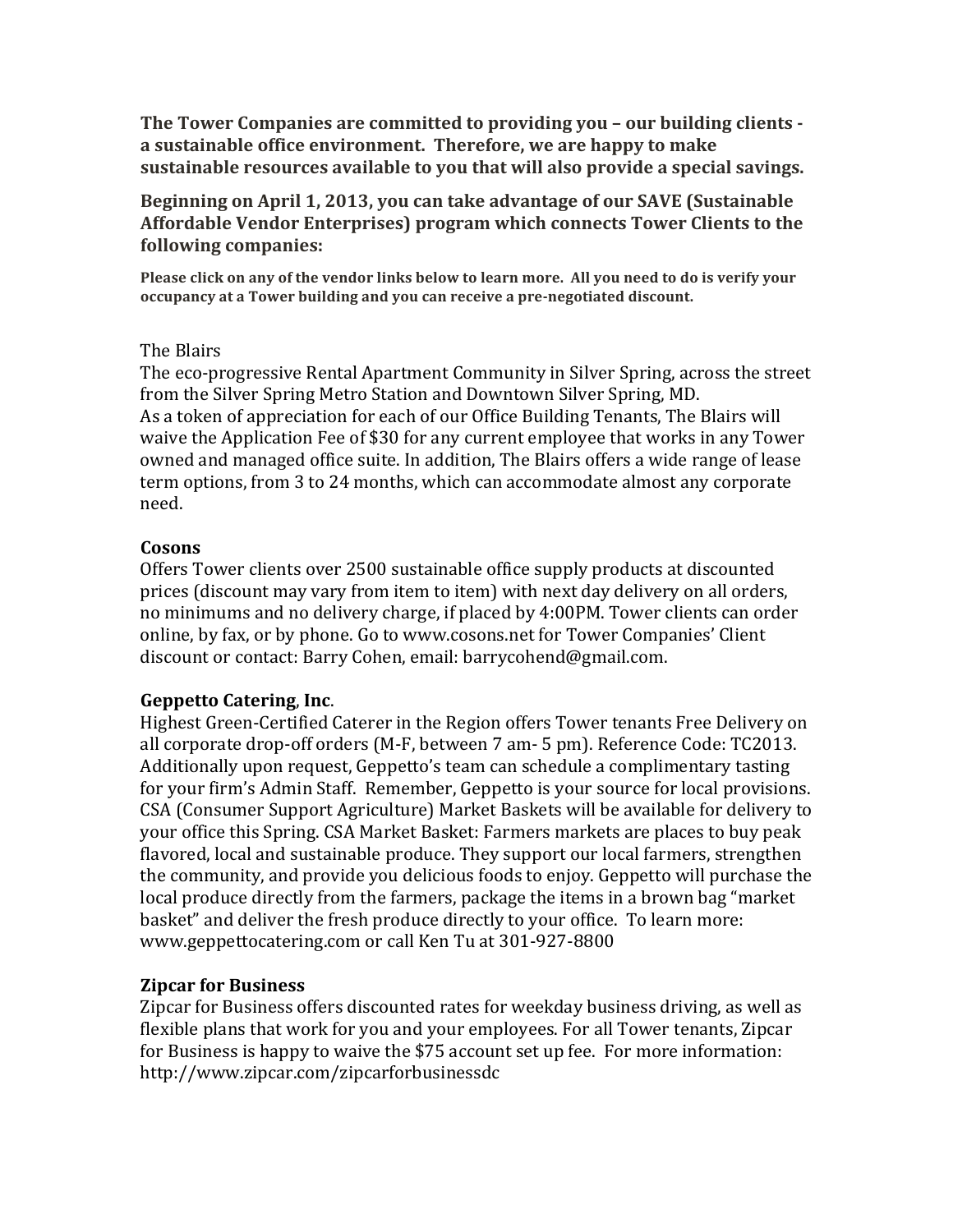### **GreenSpacers\$**

The plant service is proud to offer a special Tropical Plant Leasing Program for Commercial Tower Companies' Tenants. The program includes Free PhotoQuote Design Consultation, and 10% off all Interior Plant Leasing Packages. Leasing program includes plants, containers along with watering once every 2 weeks. Please visit http://www.greenspacers.com/commercial/.

To setup a free consultation, please call Noah Berk at (800) 834-6124, Ext 111.

### **Kimpton Hotels**

Has a green mission: "To support a sustainable world, and reflect the values of our employees, guests, and investors, by using non-intrusive, high quality, eco-friendly products and services at all Kimpton hotels and restaurants."

With employee run programs like EarthCare, a recycling program, and green cleaning methods, Kimpton not only makes it fun to travel, but is also working hard to care for the Earth, as well as their guests.

Global Business Rate- is 10% off of the Best Available Rate. To sign up, go to: http://www.kimptonhotels.com/promotions/global-business-program.aspx. Local! Kimpton locations: Rouge, 1315 16th St NW & Donovan House, 1155 14th St NW-DC.

### **BIG Wheel Bikes**

Bicycle riding is the ultimate carbon-free form of transportation and beneficial for people's health and our planet. **Big Wheel Bikes**, encourages bicycling as a sustainable urban transportation method. To promote a cleaner and greener approach to sustainable living, Big Wheel Bikes is offering Tower employees the following discounts: **New Bike Purchase: 5%. Accessories and repairs: 10%.** Big Wheel Bikes will offer you assistance in bicycle mechanics, bicycle fitting, and cycle safety and can make suggestions regarding bicycle routes. To claim your discounts or request special assistance at any of the five (5) Big Wheel locations, please present your proof of occupancy at a Tower building.

### **Clean\$Currents**

The region's leading independent and sustainably certified green energy company. Offers businesses and residents clean, renewable wind electricity. Clean Currents provides wind power to the Tower Companies and wants to help tenants support wind power at home. Clean Currents is the only electricity supplier that is a certified B Corp and Benefit LLC. If you live in the BGE, or Pepco MD/DC service areas and pay your own electricity bill, visit www.cleancurrents.com and click "current rates" to sign up for wind power at home. Enter Code: TOWER to access a promotional rate 10% below Clean Currents published options.

Big Green Moving of Washington, DC was founded in 2001 and is the area's original "green mover". For the Towers Companies, we are offering a preferred vendor